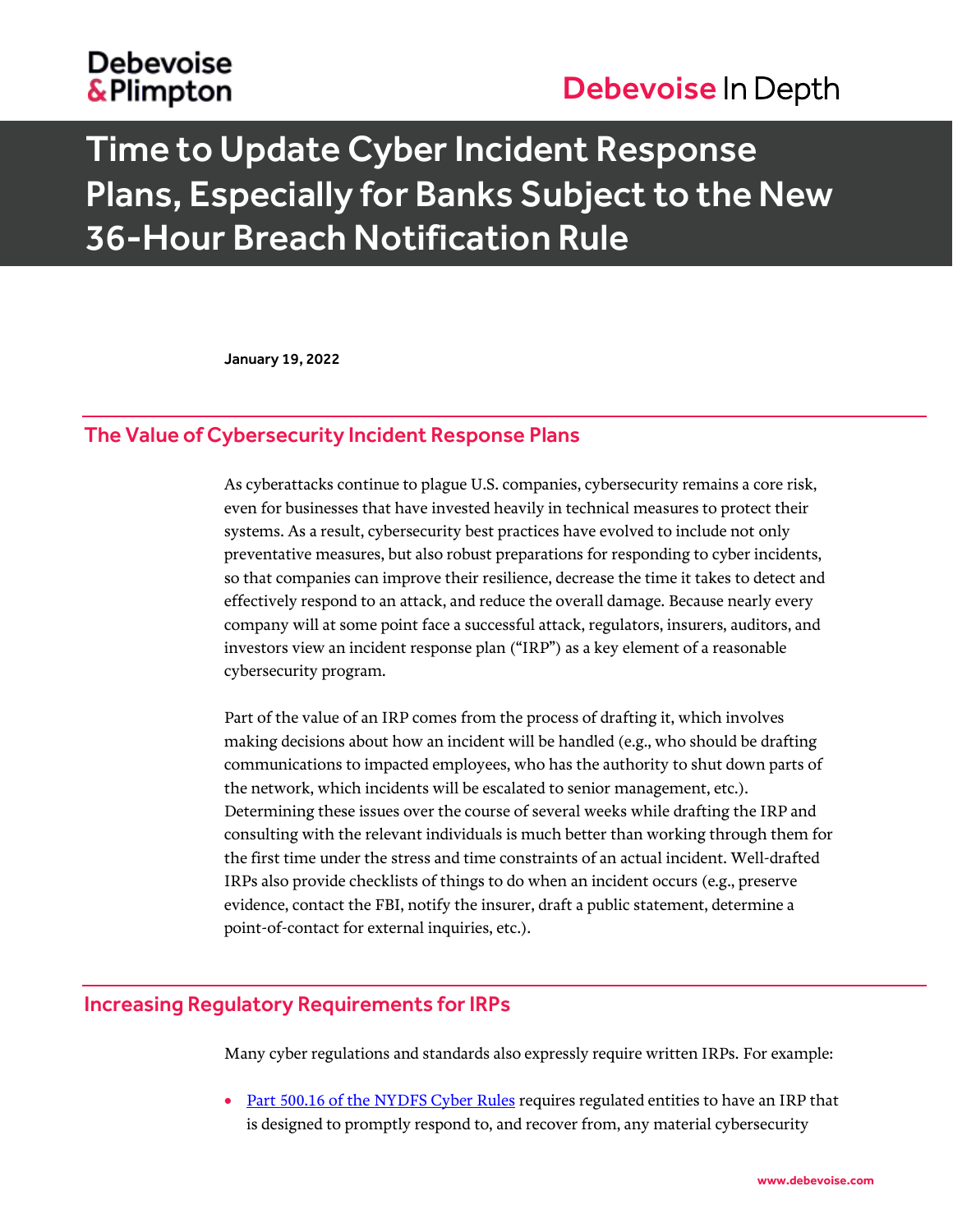event and that provides for clear roles, responsibilities, and levels of decision-making authority.

- The National Association of Insurance Commissioners (NAIC[\) Insurance Data](https://content.naic.org/sites/default/files/inline-files/MDL-668.pdf)  [Security Model Law \(MDL-668\)](https://content.naic.org/sites/default/files/inline-files/MDL-668.pdf) requires licensees to establish a written incident response plan as part of its information security program.
- As part of a [significant update to the Safeguards Rule,](https://www.debevoisedatablog.com/2021/11/18/the-ftcs-strengthened-safeguards-rule-and-the-evolving-landscape-of-reasonable-data-security/) the FTC requires covered financial institutions to adopt a written incident response plan that is designed to assist in responding to, and recovering from, a security event. The revised rule became effective on January 10, 2022.
- The HIPAA Security Rule also requires a covered entity to implement policies and [procedures to address security incidents.](https://www.hhs.gov/hipaa/for-professionals/faq/2002/what-does-the-security-rule-require-a-covered-entity-to-do-to-comply/index.html)

#### Shrinking Deadlines for Breach Notification

Another important reason to have an effective IRP is that it can assist companies in meeting their breach notification deadlines, which are getting shorter. For example, both the NYDFS Cyber Rules and the European GDPR breach notification requirements have a 72-hour deadline. As anyone working in this field knows, meeting those requirements can be extremely challenging, and having a clear protocol for escalating incidents, drafting the notifications, and obtaining the necessary approvals can make the difference between (1) meeting your notification deadline and gaining credibility with the applicable regulator, and (2) missing the deadline and starting off having to explain to the regulator why the notification was late, which can undermine the regulator's view of the overall competence of the response.

Accordingly, having an effective breach notification section of an IRP is especially critical for financial institutions that are subject to the federal bank regulatory agencies' new 36-hour *[Final Rule](https://occ.gov/news-issuances/news-releases/2021/nr-ia-2021-119.html) on Computer-Security Incident Notification Requirements for Banking Organizations and Their Bank Service Providers* ("Final Rule"), which we covered in depth in [a November 2021 Data Blog](https://www.debevoisedatablog.com/2021/11/23/banking-regulators-finalize-36-hour-data-breach-notification-rule/) post and discuss further below.

#### Why Many Companies Don't Use Their IRPs During Incidents

Our experience over the last several months has shown that many companies do not actually use their IRPs during cyber incidents because they are either too long or too technical, or because they have not been revised recently and therefore are not helpful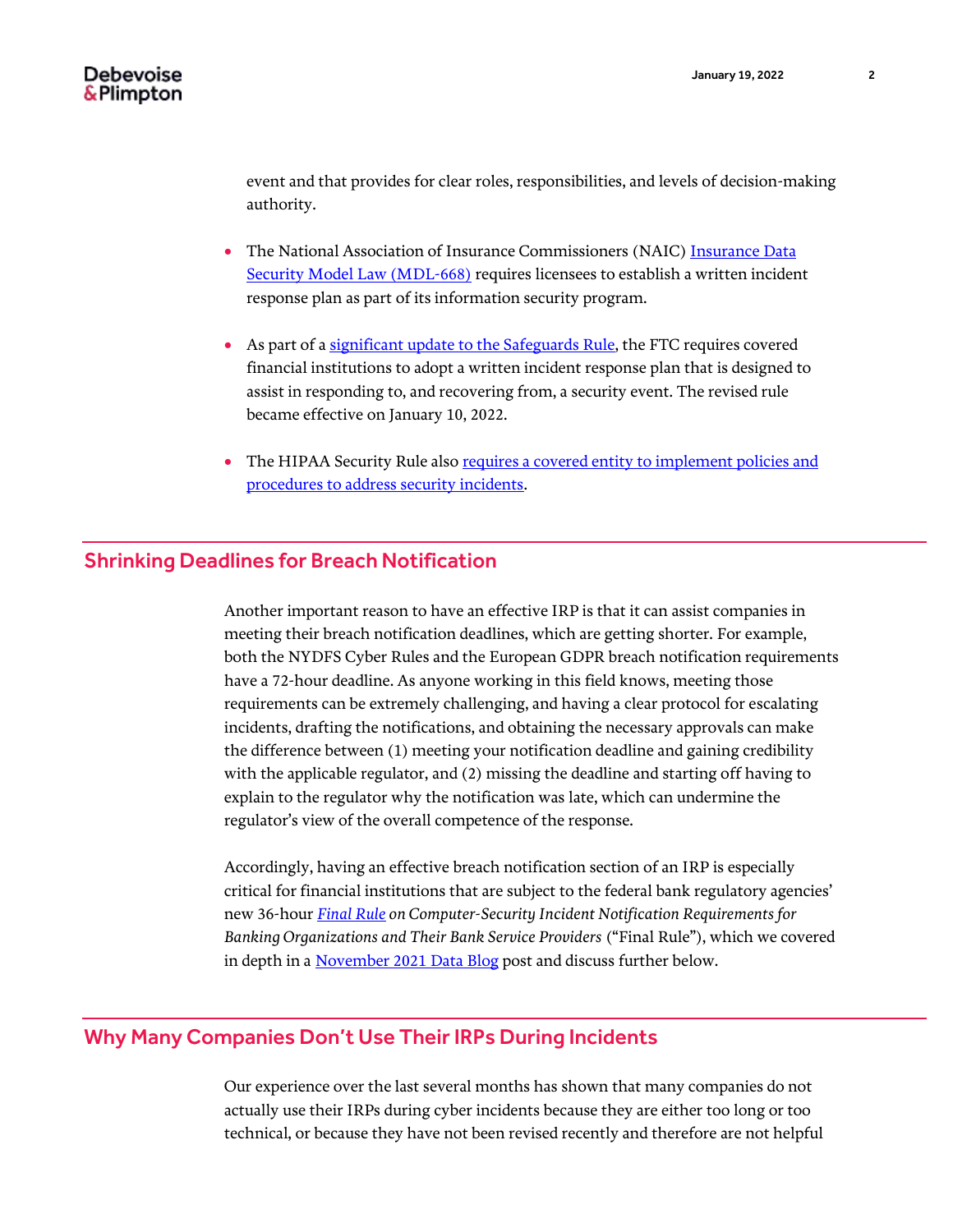for responding to the current threat environment. In addition, many IRPs are overly prescriptive and do not permit sufficient flexibility when companies face an incident involving novel threats, tactics, or vulnerabilities. In such cases, not only are the IRPs of no assistance at the time they are most needed, but they actually put the company at risk of regulatory noncompliance, or at least of having to explain to regulators why the IRP was not followed. Likewise, it is now a common part of cyber diligence to ask whether the company followed its IRP during a recent significant incident.

#### Tips for Updating IRPs

Companies should therefore consider reviewing and updating their IRPs, and then testing them with a tabletop exercise using a specific scenario to see whether the revised IRPs prove to be helpful during an incident.

Key considerations when evaluating and revising IRPs include the following:

- **Usability**: The IRP should be clear, practical, well-organized, and easy to use by all teams involved in a typical incident. It should be actionable at a tactical level and avoid theoretical, policy-type statements that make it harder to use in "break glass" situations.
- **Flexibility**: The IRP should recognize that not all incidents and responses can be anticipated, and therefore provide guidance and recommended actions, but avoid being too rigid in mandating that certain steps must be taken (or must not taken) without exception. The IRP should also account for how deviations from a general mandate should be documented.
- **Clearly Defined Roles and Responsibilities**: The IRP should define the response teams, their respective levels and responsibilities, and the flow of incident escalations. Consider also listing the core incident response team members, their contact information, their team assignments, and their individual responsibilities, as well as anyone who will be added to the core team for specific types of incidents.
- **Triggers for Escalation**: Consider defining how various types of cyber events should be categorized by severity level and whether and how they should be escalated within the organization.
- **Separate Playbooks for Different Kinds of Incidents**: Different types of incidents require different responses. Some attacks do not involve the compromise of data, and are largely handled by technical teams (e.g., DDoS attacks and cryptojacking). Other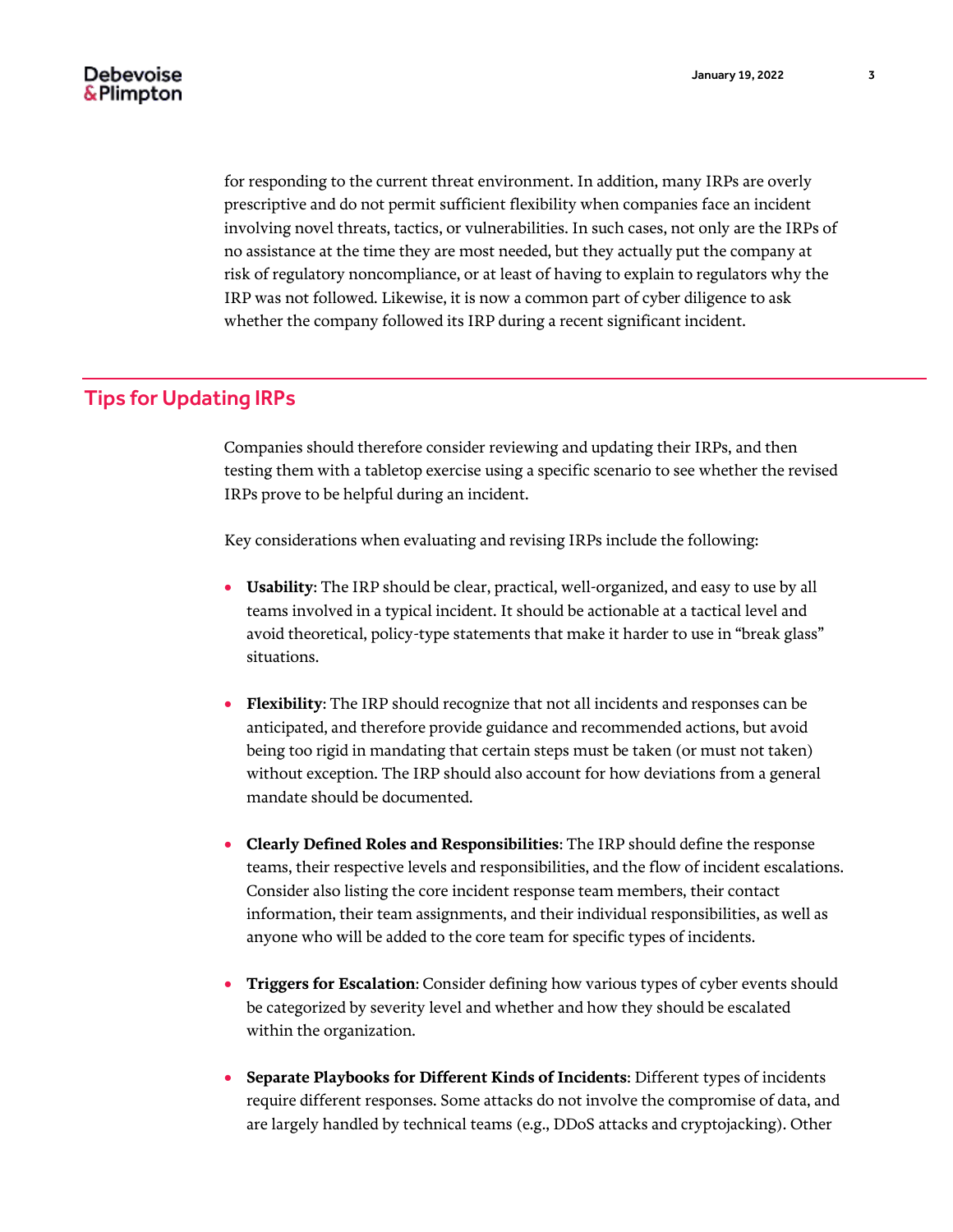#### Debevoise & Plimpton

attacks often merit a less involved role for the information security teams, but require significant involvement from legal and privacy teams (e.g., a vendor breach, misdirected email containing sensitive personal information, compromise of a personal email account containing material nonpublic company data, etc.). For this reason, regulators have encouraged companies to create, in addition to the general IRP, checklists or playbooks for different kinds of incidents. For example, in June 2021, the NYDFS released it[s Ransomware Guidance,](https://www.dfs.ny.gov/industry_guidance/industry_letters/il20210630_ransomware_guidance) which provided that regulated companies should have an IRP that explicitly addresses ransomware attacks, and "that plan should be tested, and the testing should include senior leadership decision makers such as the CEO should not be testing the incident response plan for the first time during a ransomware incident."

- **Draft Communications**: Consider including draft internal and external communications (e.g., press releases, employee alerts, and customer notifications) for various types of incidents, so the company is not scrambling to draft those communications from scratch during an actual incident.
- **Outside Resources and Contacts**: Consider including a list of outside resources that are available to the company during an incident (e.g., cyber forensic firm, ransomware negotiator, crisis communications firm, document review vendor, outside legal counsel, etc.) along with the contact information for the relevant individuals. Also consider including the contact information for any insurers, auditors, law enforcement officers, and regulators who may need to be notified.
- **Disclosure and Notification Requirements**: Consider including the categories of likely notification obligations to individuals and regulators in the event of a data breach (including any contractual notification obligations), along with some of the more common requirements for notification. For incidents that may trigger tight notification deadlines (e.g., the new 36-hour rule for U.S. banks discussed further below), the IRP should also include protocols for quick evaluation, escalation, drafting, and approvals, so that the deadline can be met.
- **Data Management**: Consider including a section of the IRP on data preservation, issuing legal hold notices, chain of custody forms, and other aspects of evidence handling and data management that may be relevant to the incident.
- **Lessons Learned**: The IRP should provide that, following an incident, steps are taken to ensure that appropriate remediation measures are completed, the incident is properly documented, and that lessons learned from the incidents are used to update training and policies, including the IRP.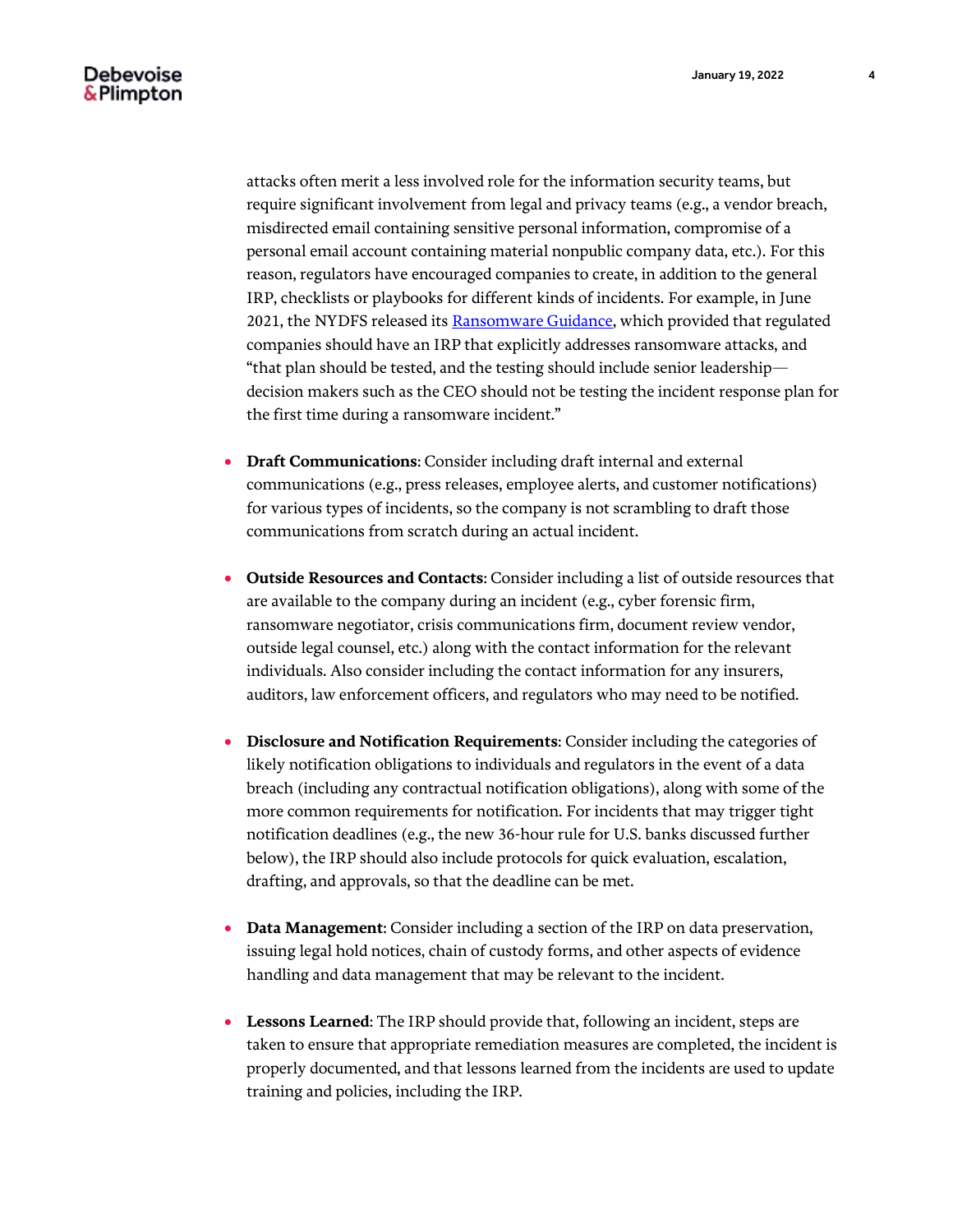#### Modifying IRPs for the 36-Hour Breach Notification Final Rule for Banks

Under the Final Rule, starting on May 1, 2022, covered banking organizations must notify their primary federal regulator of any "computer-security incident" that rises to the level of a "notification incident" no later than 36 hours after determining that a notification incident has occurred. A "computer-security incident" is an event that results in actual harm to an information system or the information contained within it. A "notification incident" is a computer-security incident that is reasonably likely to materially disrupt or degrade a banking organization's operations (i) affecting a material portion of its customer base; (ii) resulting in a material loss of revenue, profit, or franchise value; or (iii) posing a threat to the financial stability of the United States.

Meeting this 36-hour deadline will be challenging because incidents that could trigger the 36-hour notification requirement will have to be almost immediately escalated to the individuals responsible for drafting, approving, and submitting the notification. Companies that are subject to the 36-hour deadline should consider the following preparations for implementation of the Final Rule, which may be memorialized in an updated IRP:

- **Scope of Rule's Application**: Determining which entities in their group are subject to the Final Rule and, if the Final Rule only applies to some entities, assessing which data, information systems, and employees are associated with the covered entities.
- **Agency to Notify**: Determining which of the federal banking agencies the financial institution should contact as its primary regulator in the event of a notification incident, along with the individual at that agency who would be contacted and that individual's up-to-date contact information.
- **Responsible Persons**: Determining who at the financial institution is the person responsible for making the notification, and who else, if anyone, must approve the notification before it is made. It may be prudent to designate more than one person for each of these roles, in case someone is unavailable.
- **Prompt Escalation**: Determining which incidents may trigger the 36-hour notification requirement and therefore should be escalated to the persons responsible for that notification, as well as who should be making that escalation.
- **Notification Template**: Companies should create a sample notification, so that the actual notification does not need to be drafted from scratch during an incident.

To subscribe to our Data Blog, please [click here.](https://media.debevoise.com/5/7/landing-pages/data-blog-subscription-page.asp)